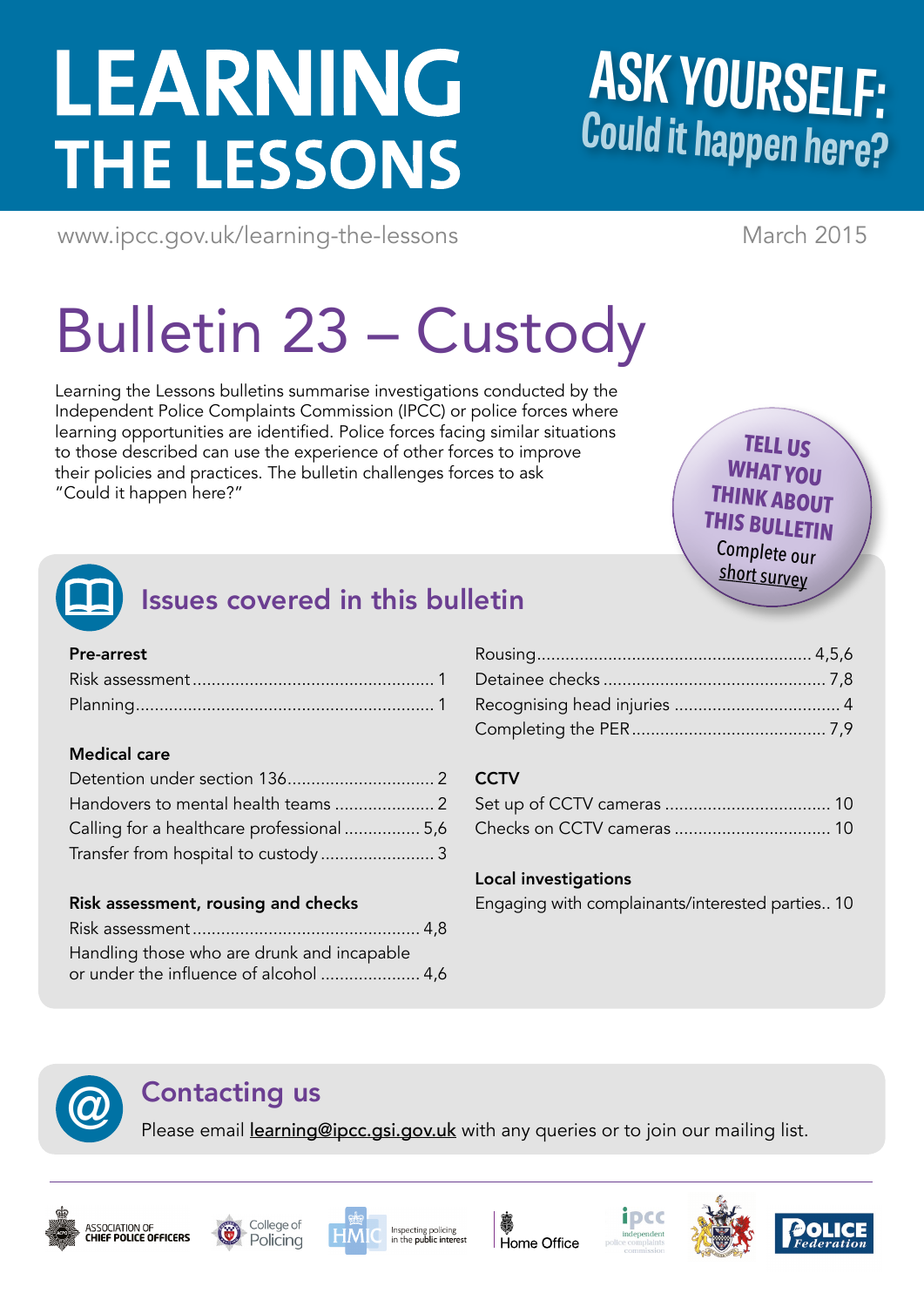## Foreword

This bulletin provides learning from cases covering the point of arrest through to release from police custody. The themes it contains will be familiar to people who work in the custody environment yet, despite repeated attempts to highlight these issues, they still happen. Not all of the cases in this bulletin have resulted in a death but many have. It is important that lessons are learnt and processes are followed in order to prevent future deaths.

The number of deaths in or following police custody in England and Wales have continued to decline over the last ten years and in 2013/14. The IPCC's annual report into deaths during or following police contact in 2013/14 shows that there were 11 deaths recorded, down from 15 the previous year and less than a third of the 36 recorded in 2004/05 when the IPCC was first set up. However, the number of those recorded as having apparently committed suicide within 48 hours of release from police custody is the highest it has been over the last ten years, at 68 in 2013/14. There is clearly no room for complacency.

One of the most important functions of the Independent Police Complaints Commission (IPCC) is the investigation of deaths following contact with the police, to make sure that lessons are identified and that deaths are prevented. The IPCC has been a key part of the drive to reduce the number of deaths in or following police contact by reporting our findings from investigations and thereby contributing to better guidance and standards.

Although the numbers of deaths in custody has reduced, some of the deaths in this bulletin could have been prevented. It is essential that:





#### Carl Gumsley and Tom Milsom

- Arresting officers make sure there is a proper assessment of vulnerability, to inform the initial response and all later actions of the police. This is important to decide whether a person needs to be taken to custody, a healthcare setting or a place of safety.
- Those who come into custody must be fully risk assessed. If a person cannot interact in that process, it is likely to mean that they should not be in custody.
- Any checks or rousing that are put in place are carried out at the frequency and standard expected.
- Any change in a person's condition is properly noted and clinical treatment arranged if appropriate.
- When risks are identified for a person, this information is provided to ongoing custodial providers.

To make sure lessons are learnt, the IPCC has fed the recommendations from our investigations into the revision of the Authorised Professional Practice (APP) on Detention and Custody. The new APP will be published in Summer 2015. We welcome the update of the guidance and all staff working in the custody environment need to understand and be trained on its content to make sure those in custody are kept safe and deaths are prevented.

this kgm

Carl Gumsley Tom Milsom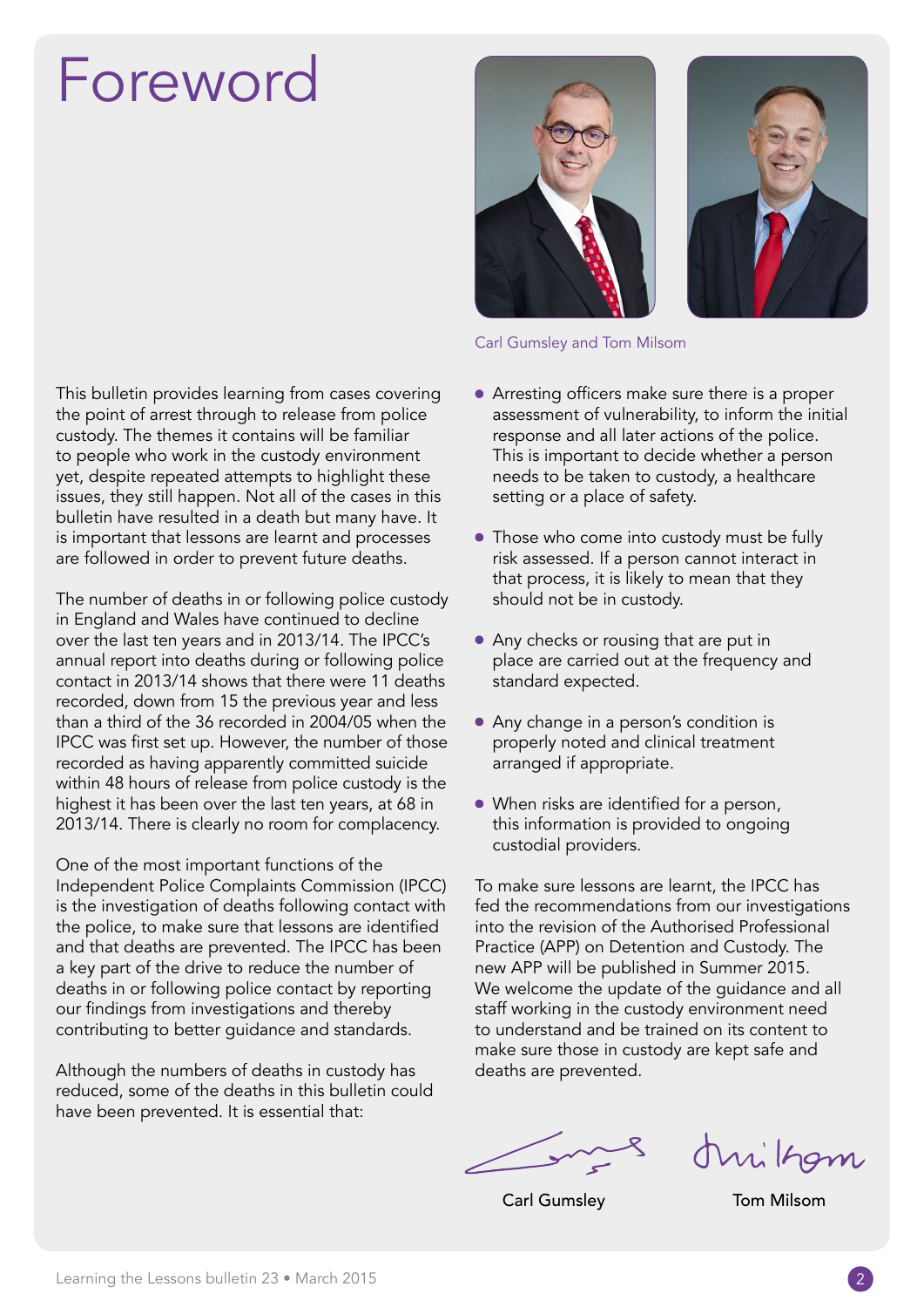## Case summaries

## Pre-arrest



## Risk assessment prior to arrest

Two police officers went to a marina to arrest a man who was wanted on a warrant for non-payment of council tax.

While they were escorting the man from a boat to the shore, he fell off the jetty onto an embankment which was three to four feet below. The officers believed he had suffered an epileptic fit.

The man had come into contact with the police before, and custody records showed that he suffered from epilepsy. However, this information was not available to the officers when they undertook their pre-arrest planning and risk assessment.

The officers called an ambulance, but while they were waiting for it to arrive the man stopped breathing so they started CPR.

The man was taken to hospital by ambulance but died sometime later.

### Key questions for policy makers/managers:

- Does your force make sure that relevant information about a person's medical history is routinely transferred on to the Police National Computer (PNC) and force intelligence records? How do you make sure that these help inform any future risk assessments or decision making by officers?
- Which systems or sources of intelligence do you ask officers to routinely check when carrying out a risk assessment before arresting someone?

### Key questions for police officers/staff:

- Do you carry out a risk assessment before you arrest someone on a warrant?
- What records/information do you consider to inform your pre-arrest planning and risk assessment?
- What contingencies would you consider as part of the arrest process?

#### Action taken by this police force:

• The force took steps to make sure medical information is transferred to a person's PNC record.

[Click here for a link to the full learning report](http://www.ipcc.gov.uk/Documents/learning-the-lessons/23/Bulletin_23_Case1.pdf)

## Medical care

## 2 Dealing with a man detained under section 136 of the Mental Health Act

A friend of a man called police after he threatened to harm himself by jumping in front of a train following a break up with his girlfriend.

Three officers went to the scene and detained the man under section 136 of the Mental Health Act. An ambulance was called to transport him to hospital.

A paramedic arrived in a rapid response vehicle. He took the man to hospital and two officers followed behind in a police car.

When they arrived at hospital the paramedic took the man to the accident and emergency department (A&E) rather than a designated place of safety and he was placed in a side room. Police officers left the man at the hospital with A&E staff.

Shortly after they left, the man left the hospital too. The hospital told the police of the man's departure.

Police were then called to an incident where a man had been hit by a train. This was the same man who had been detained but later left the hospital. He later died of his injuries.

### Key questions for policy makers/managers:

- How do you make sure officers are aware of the places of safety in your force area where they can take someone detained under section 136 of the Mental Health Act?
- What advice do you give to officers on their responsibilities in relation to people who are detained under section 136 of the Mental Health Act?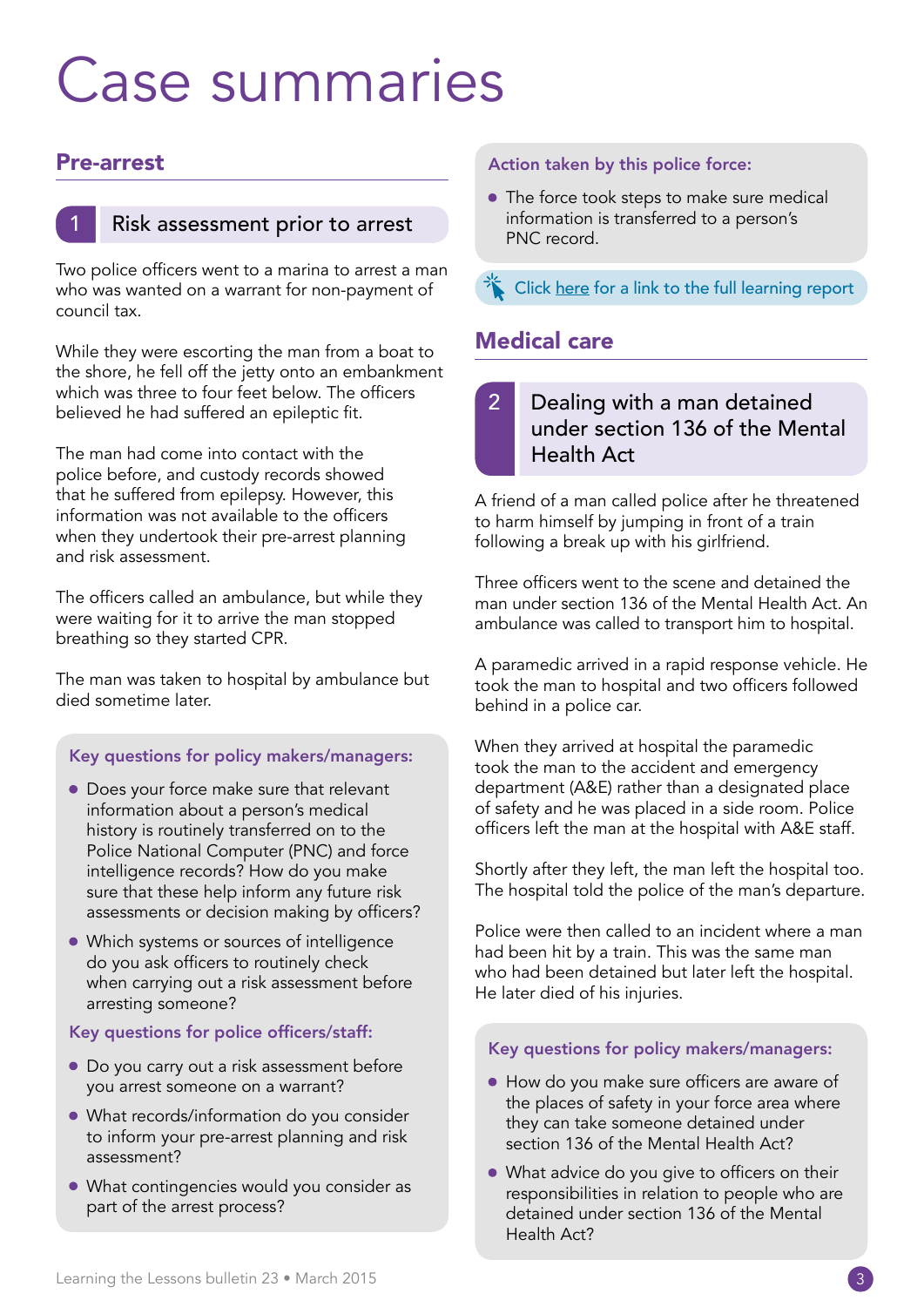#### Key questions for police officers/staff:

- Are you aware of the places of safety in your force area where you can take someone you detain under section 136 of the Mental Health Act?
- Do you know what your responsibilities are (for example, in relation to handover) when healthcare professionals are involved with a person who is detained under section 136 of the Mental Health Act?
- Are you aware of how your responsibilities differ if an individual who has been detained under section 136 of the Mental Health Act is taken to A&E rather than a NHS place of safety?

#### Action taken by this police force:

- All local policies were made available on the force intranet site to make them readily available for frontline staff.
- A mental health learning site was developed providing short reference guides on mental health policy and procedure.
- An iCard was developed on the ambulance transportation policy. A mobile version was also developed to be available at incidents.
- A mental health awareness week was held in the force.
- Mental health awareness training events were held across agencies.
- Police officers and staff received one day training. The training covered handovers to mental health teams.
- A monitoring form is being introduced for all section 136 detentions.

#### [Click here for a link to the full learning report](http://www.ipcc.gov.uk/Documents/learning-the-lessons/23/Bulletin_23_Case2.pdf)

## Moving a man from hospital to custody

Two intoxicated men had an agitated exchange which led to one man hitting his head on the pavement and becoming unconscious.

The police and ambulance service attended and the man was taken to hospital.

Hospital staff called police when the man became, and continued to be, aggressive and refuse treatment.

Police attended and decided to remove the man to custody.

When the man arrived in custody, the custody sergeant asked him about an injury to his head but did not call a healthcare professional, because the man had just come from a hospital.

Due to the man's level of intoxication he was placed on constant observations throughout the night. During the check at 7.30am the man was lying on the floor. There was no response from the man when he was spoken to or when his ear lobe was squeezed. He was also twitching. He was placed on a mattress and a blanket placed over him. An ambulance was called and paramedics took the man to hospital.

Following the incident, the man was in hospital for about two and a half months and was in a coma for most of this time. Since he has come out of hospital he needs care provided 36 hours per week, at the assisted living care home where he now lives.

#### Key questions for policy makers/managers:

- Does your force have agreements with local health authorities about how you will respond to calls about people in a healthcare setting who are intoxicated or aggressive?
- What information do you ask hospitals to provide about patients before officers are sent to deal with people in hospital? How do you make sure you are getting the right information?
- What training or guidance have you given to officers to help them spot and deal with people who have head injuries?

#### Key questions for police officers/staff:

- What information would you consider important to the custody sergeant so that risk can be assessed when bringing a detainee in to custody?
- Do you think you would recognise the effects of a head injury?
- Do you know how to obtain enough detail to inform a thorough risk assessment?

#### Action taken by this police force:

- The force has shared the learning from this case with their learning and development department who deliver custody training and first aid training.
- The force is working with the NHS hospitals in their force area to make sure accurate and appropriate information is exchanged in similar cases.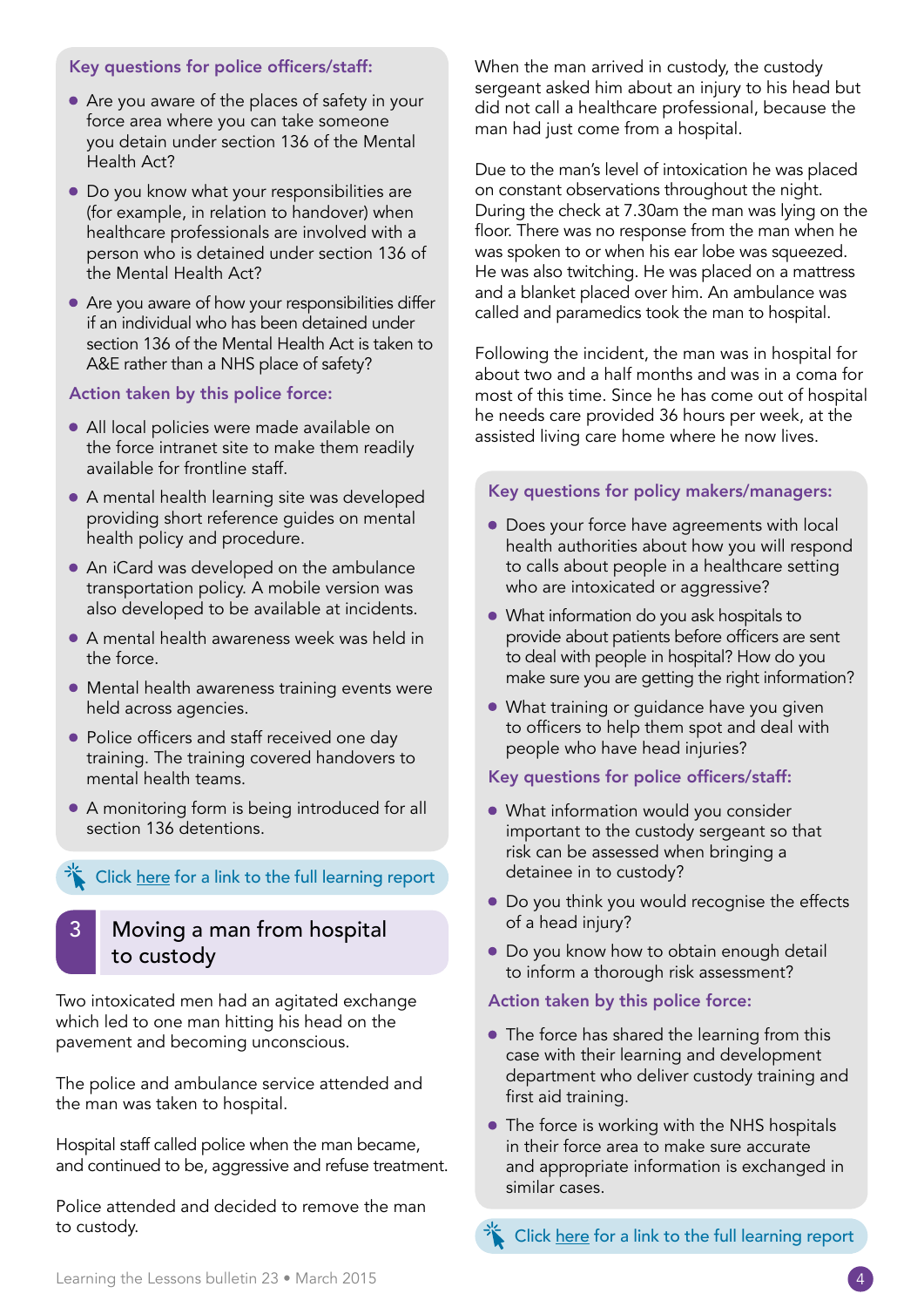## Recognising head injuries

## Man with head injury who was also intoxicated

Late one evening police took a man into custody after a taxi driver asked for help following a dispute over the fare.

The man was reported to have kicked out at an officer and he was subsequently taken to the ground, handcuffed, and a Violent Person Restraint (VIPER) was used to restrain him before he was carried to the police van. Several police officers reported later that they heard a noise that may have been the man hitting his head on the pavement.

On arrival at the police station five officers carried him into the custody suite and straight into a cell.

The mattress from the bench was placed in the middle of the cell floor and the man was placed upon it.

An officer used CAPTOR spray before restraints were removed from the man.

There was confusion throughout the night and morning as to which custody officer had responsibility for looking after the man. There were also failures in relation to how the man was monitored via cell checks throughout the night and morning by both privately contracted custody staff and custody officers.

Initially the man was active and moved around the cell. On one occasion he tried to lay on the bench but slid to the floor. At around 5am he tried to get up, but was unable to do so and stayed lying on the floor. He remained in this position for some time, before he eventually stopped moving.

He was placed on half hour visits but was not placed on rousing checks. Staff said they believed him to be asleep as several reported hearing loud snoring.

At around 11am officers entered the cell and found the man unconscious, so placed him in the recovery position before calling for an ambulance.

An ambulance arrived and he was transferred to hospital where he was found to have a serious head injury.

#### Key questions for policy makers/managers:

- What guidance or training do you give to officers to help them identify people with head injuries?
- Does your force policy reflect guidance in PACE and authorised professional practice about how people in custody who are drunk and incapable should be treated?
- What steps does your force take to make sure that all detainees are appropriately risk assessed and that this is revisited during their time in custody?
- Does your force policy reflect the need to report potential injuries of the detainee when booked into custody?

#### Key questions for police officers/staff:

- What information would you give to the custody officer if you were aware that the detainee may have sustained a head injury either before or during arrest?
- What behaviour from the detainee would make you ask the arresting officer more questions about what may have happened during or before the arrest and what action would you take?
- Would you know what to look for to be able to identify the difference between someone who was drunk and incapable and someone who had a head injury?
- How do you interact with those who you feel are drunk?
- When would you decide that someone is in need of medical help?
- What new information would make you revisit your risk assessment?

#### Action taken nationally:

• PACE and the Authorised Professional Practice (APP) for detention and custody was amended to state those who are drunk and incapable are in need of medical assistance. It also said those who are under the influence should be checked and roused.

#### Action taken by this police force:

- The custody computer system was updated to ask more specific questions to allow appropriate risk assessments.
- A full training programme was conducted involving both the custody staff and the private contractor.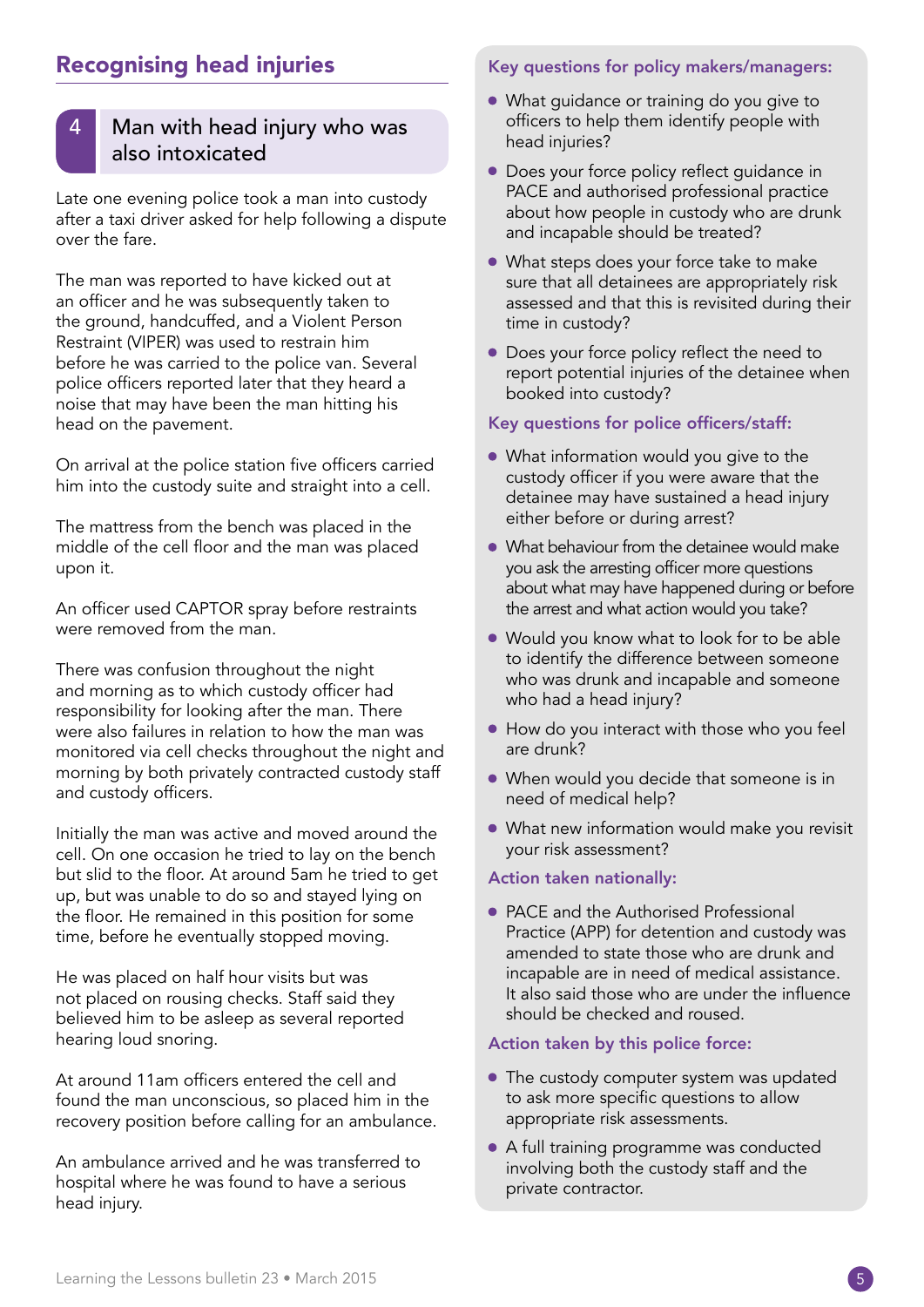- First aid training included recognising and responding to head injuries.
- A principal custody policy was introduced to support staff in the decisions that they make.
- A principal custody officer role who takes primary responsibility for detainee care was introduced in all custody facilities.
- Inspections were carried out by the head of custody to review the knowledge of the custody staff on duty and the custody inspectors across the force.

[Click here for a link to the full learning report](http://www.ipcc.gov.uk/Documents/learning-the-lessons/23/Bulletin_23_Case4.pdf)

Authorised Professional Practice on Detention and Custody states:

A drunk and incapable person is someone who has consumed alcohol to the point that:

- they cannot walk or stand unaided, or
- they are unaware of their own actions, or
- they are unable to fully understand what is said to them.

It is suggested that if someone appears to be drunk and showing any aspect of incapability which is perceived to result from that drunkenness, then that person should be treated as drunk and incapable.

Drunk and incapable individuals are in need of medical assistance in hospital and an ambulance should be called.

### Under the influence of alcohol

All detainees should be risk assessed on arrival in custody and throughout their detention. Where a risk assessment shows that the person is not drunk and incapable but that they have a degree of impairment from alcohol or drugs to the extent that any of the following apply, they should be considered as being under the influence and treated accordingly:

- close proximity (level 4) monitoring
- constant observation (level 3) monitoring
- the requirements for [PACE Code C](http://www.official-documents.gov.uk/document/other/9780108512780/9780108512780.pdf) Annex H rousing checks.

The amount of alcohol and/or drugs that a detainee has taken cannot be readily confirmed and their reaction to them is also unpredictable. The importance of monitoring the response to Annex H rousing checks is key to ensuring that any underlying medical conditions (such as head injury or undeclared drug consumption) is identified as soon as practicable.

## Response to those believed to be drunk and incapable

Around midday police officers went to a property after a man and a woman reported that their son was behaving violently.

When the officers arrived it quickly became clear that the man was not a threat to them and that he was having difficulty walking or talking coherently.

A decision was made to arrest the man on the grounds that he was drunk and incapable.

The man was helped into a police van before being transported to custody.

The journey to custody took approximately 10 minutes.

On arrival the man had to be woken before being helped by two officers out of the van and into the custody suite. Once in custody he was immediately placed in a cell covered by CCTV which was monitored from a screen above the custody charge desk.

Neither the custody sergeant nor any of the custody officers present attempted to speak to the man before he was placed in the cell.

A decision was made by a custody sergeant to place the man on level 3 observations which meant he would be constantly monitored via CCTV and physically checked. A decision was also made that he should be roused at least every 30 minutes and that a health care professional should be called because of his intoxicated state.

The arresting officer was told to carry out the constant observations and the physical checks.

Visits were made to the man approximately every 30 minutes with the officer doing the constant observations carrying out all of those visits (apart from one which was done by a custody sergeant and a detention escort officer). On some entries in the custody record it was recorded that the man was roused. During a number of those visits the man was found to be sleeping and officers received no verbal response from him.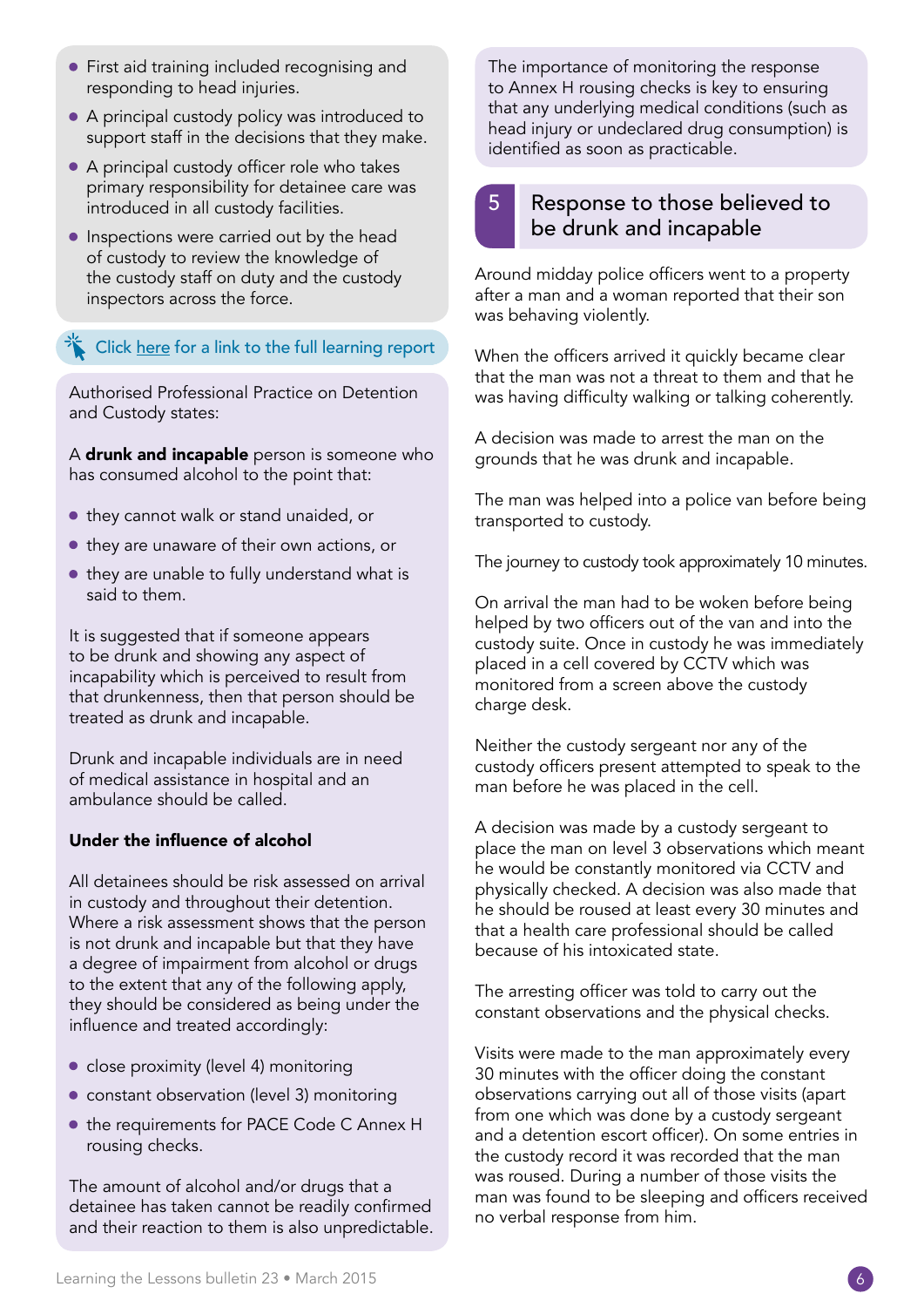In between the visits the police constable viewed the monitor showing CCTV from the cell while performing other tasks, including making and receiving calls and texts on his mobile phone, dealing with other work related issues and using the internet for non-work related purposes.

A nurse arrived approximately two hours after being asked to attend the custody suite. On arrival the nurse decided to visit another detainee before seeing the man.

Approximately 30 minutes after arriving in custody the nurse visited the man in his cell. It became clear that the man was seriously ill. An ambulance was called and CPR was given.

Attempts to resuscitate the man were held back when the custody sergeant could not find a face mask in the first aid kit which was kept in the custody suite.

The man was taken to hospital by ambulance where he was pronounced dead.

#### Key questions for policy makers/managers:

- What guidance and training does your force give to officers on dealing with those who are drunk and incapable? Does this include advice about when to take to hospital?
- What steps do you take to make sure that officers are able to carry out constant observation of detainees effectively?
- What steps do you take to make sure that the entries officers make in the custody record accurately reflect the visits they have made to detainees?
- What advice or quidance do you provide to custody staff to help them direct healthcare professionals to deal with detainees in need of most immediate assistance?
- What steps do you take to make sure medical equipment (including face masks and vent aids for CPR) is easily available to custody staff and is properly maintained?

#### Key questions for police officers/staff:

- What action would you take if you identified someone as drunk and incapable?
- Would you know what was required while conducting a constant observation?
- Are you familiar with the content of Annex H of PACE code C which says how to assess the level of rousability of an individual?
- Do you understand the importance of rousing an individual?
- Are you aware how to access face masks or vent aids used in CPR?

#### Action taken by this police force:

- All custody staff are required to carry a CPR face mask for emergency use.
- AED/defibrillator devices were installed in every custody suite and staff were given training on how to use them.
- Detainee prompt cards were revised and re-launched.
- Briefing sheets were developed for staff who perform level 3 or 4 observations.
- All operational constables and sergeants were required to attend a half day custody awareness course which included material relevant to dealing with those who were drunk and incapable.
- A learning the lessons page was made available on the force intranet.
- Checks are now carried out to make sure that incidents involving people who are drunk and incapable are handled in accordance with force policy.

## [Click here for a link to the full learning report](http://www.ipcc.gov.uk/Documents/learning-the-lessons/23/Bulletin_23_Case5.pdf)

Annex H of PACE Code C states that when assessing the level of rousability, consider:

#### Rousability – can they be woken?

- Go into the cell
- Call their name
- Shake gently

#### Response to questions – can they give appropriate answers to questions such as:

- What's your name?
- Where do you live?
- Where do you think you are?

#### Response to commands – can they respond appropriately to commands such as:

- Open your eyes!
- Lift one arm, now the other arm!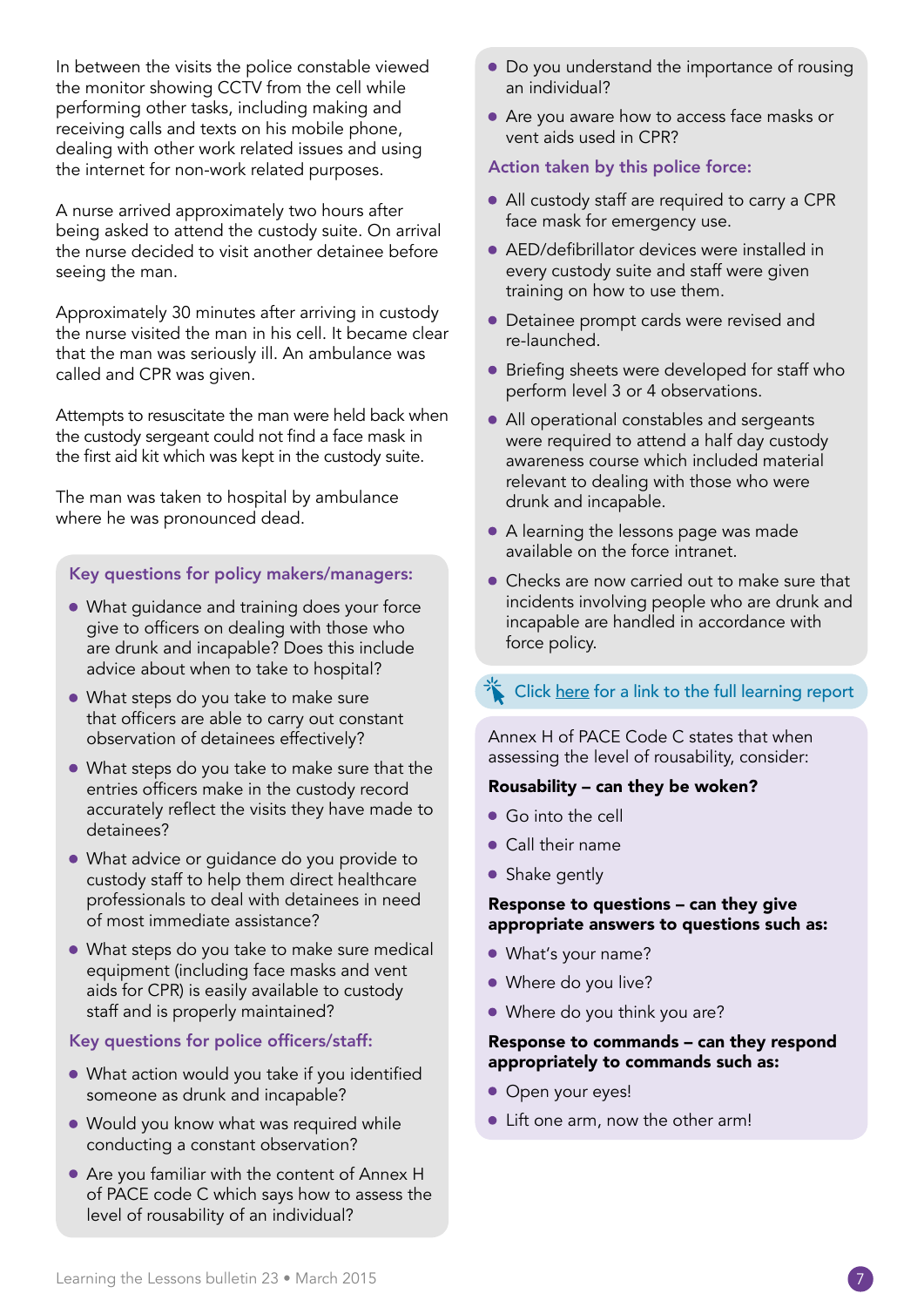## Checks and rousing

## Rousing an intoxicated detainee

A man was taken to custody after being arrested on suspicion of breach of the peace.

The man was un-cooperative on arrival at the police station and refused to get out of the police van so officers were forced to carry him into the custody suite.

The sergeant on duty told the officers to take the man straight to a cell which was monitored by CCTV. The man was then left there in the recovery position.

The sergeant completed a risk assessment, but despite guidance recommending the man be seen by a doctor, and despite the fact that a forensic medical examiner (FME) was on duty in the custody suite, he did not ask the FME to assess the man.

The man was placed on 30 minute checks. A system within the custody suite allowed officers to set reminders for visits, however no reminders were set this time.

The first check took place at around 11.05pm and was carried out by a civilian detention officer (CDO). They can be seen entering the man's cell and lightly shaking him but he does not appear to be roused as there was no apparent response or movement.

Just under half an hour later an officer recorded that he had conducted a visit on the custody record, but no evidence of this can be seen on CCTV.

Twenty minutes later the same officer who conducted the first check can be seen entering the cell and bending over the man. The man tried to move his head slightly in response, but remained in the recovery position.

At around 12.20am, and again nine minutes later, officers looked through the spy-hole in the door of the man's cell but did not enter the cell or try to rouse him.

At around 1.15am the officer who conducted the last check entered the man's cell but did not rouse the man or record his visit in the custody record.

At around 1.40am a further check is recorded as having been made, but no evidence of this can be seen on CCTV.

Ten minutes later the same officer that conducted the last recorded check looked through the spyhole in the cell door. The man had still not moved from his original position.

At 2.40am the officer re-entered the cell but did not rouse the man. He returned two minutes later with a sergeant and they tried to rouse the man.

The officer recorded on the custody recorded that "DP is snoring loudly try to wake up but no response."

At around 3.20am he re-entered the cell and tried to move the man's arms and his fingers and rolled him over into the recovery position on his other side. He then left the cell.

Over the next five minutes he carried out two more spy-hole checks then, eleven minutes later, he returned to the cell and checked the man's pulse. He tried to move the man's head, however he did not respond.

The officer then left the cell and returned a few minutes later with a sergeant. The sergeant left the cell a few minutes later to call for an ambulance and returned with a defibrillator while the two officers tried to revive the man.

Paramedics arrived at around 3.50am and the man was taken to hospital where he remained in a persistent vegetative state and died a few months later.

#### Key questions for policy makers/managers:

- What guidance do you provide custody staff with on seeking healthcare professional advice?
- What training or quidance have you given to officers to identify whether someone is drunk and incapable?
- Do your custody suites have the facility to set reminders for cell visits? If so, is this system used routinely?
- Does your force give staff working in custody annual refresher training on first aid?
- What steps has your force taken to make sure that detainees are properly roused and that any checks are properly documented on the custody record?

#### Key questions for police officers/staff:

• When would you decide that someone who had consumed alcohol should be seen by a healthcare professional?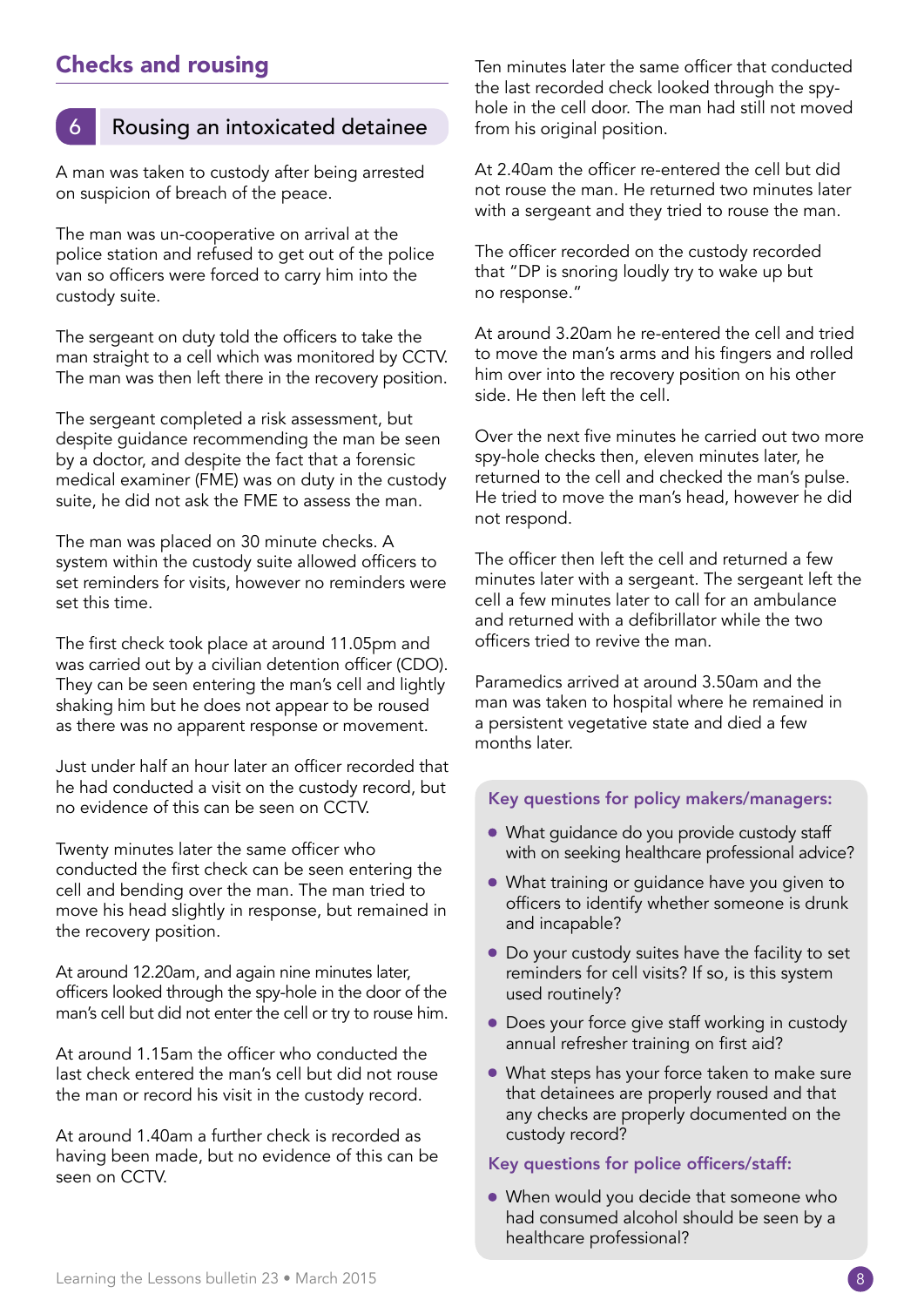• Do you understand the difference between someone who is drunk and incapable and someone who is under the influence of alcohol?

#### Action taken by this police force:

- All custody staff are given first aid training every 12 months in line with national guidelines.
- All custody staff are trained on the safer detention and handling of persons in police custody guidance (now APP) and refresher courses have been scheduled as part of a yearly training program.

## [Click here for a link to the full learning report](http://www.ipcc.gov.uk/Documents/learning-the-lessons/23/Bulletin_23_Case6.pdf)

## Checking a detainee who is sleeping

A 66 year old man was arrested by police after information relating to his whereabouts was received from a member of the public. He was wanted on warrant after failing to appear in court to face allegations under the Sexual Offences Act 1956, the Indecency with Children Act 1960, and the Criminal Attempts Act 1981.

During the booking in process the man said that he had a heart condition and was diabetic, but that he had not taken any medication so far that day.

The custody sergeant kept an Angina spray that the man was carrying when he was brought into custody.

The custody sergeant decided that the man should be seen by a healthcare professional, and he was taken to hospital where doctors prescribed him medication for some of his conditions.

Neither the doctor nor the officers updated the person escort record.

On his return to custody the man was placed on 30 minute rousal visits. After being seen by the healthcare professional again, the custody sergeant and healthcare professional agreed that the man should be placed on 30 minute visits, without the need to obtain a response from the man.

Visits continued throughout the night and were carried out through the spy hole. At one point during the early hours of the morning the man's face became covered by a blanket so he could not be seen during visits, however officers continued to record that they could see him breathing.

When officers and medical staff entered the cell later that morning to re-administer medication, they found the man had died.

#### Key questions for policy makers/managers:

- What guidance does your force give to officers on the types of medication that detainees are allowed to keep?
- When officers take someone to hospital are they aware of information they should include in the person escort record?
- How does your force make sure that when a detainee has received treatment at hospital and is then returned to the custody suite, officers have all the information they need about any medication prescribed or any aftercare required to help them provide the best standard of care to the detainee?

#### Key questions for police officers/staff:

• What action would you have taken if you had noticed that the man's face was covered by a blanket while you were carrying out a check?

#### Action taken by this police force:

Following the incident the force reminded all custody staff about the following issues:

- All visits to detainees must be recorded on the custody record.
- Detainees who present as no risk of self harm and disclose angina or asthma should be allowed to keep their sprays/pumps with them or the custody record should record the reason for refusal.
- There should be continuity of officers checking a detainee's condition.
- When officers are asked to escort a detainee to hospital they should be fully briefed as to the reasons for attending.
- The custody record should be endorsed when a detainee leaves and returns to their cell.
- Person escort record forms should be completed accurately to show the whereabouts of an individual at all times.
- Handovers between shifts must be recorded on CCTV.
- Custody sergeants accepting responsibility for a detainee at the start of a new shift must enter the cell of any detainee who is asleep and wake them to make sure of their welfare.
- Spy hole checks must not be used to check the welfare of a detainee.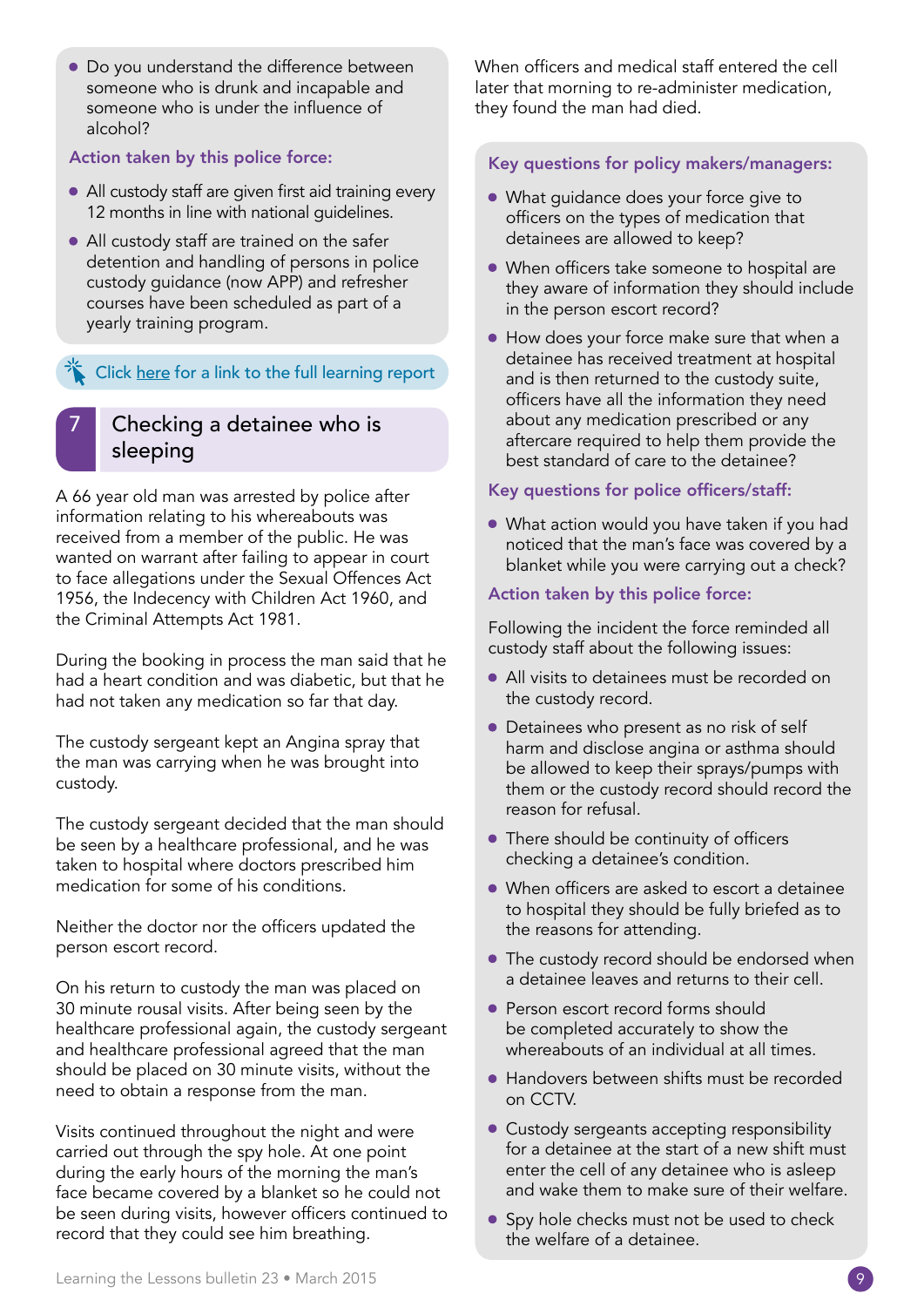- Custody sergeants should record a full rationale and risk assessment when changing observations.
- When a detainee has a blanket or other item covering their face, they should be asked to remove it to make a proper welfare check.
- Custody records should be clear whether a waking or sleeping review was made.
- When a detainee is visited and is sleeping, staff should record how movement is seen.

[Click here for a link to the full learning report](http://www.ipcc.gov.uk/Documents/learning-the-lessons/23/Bulletin_23_Case7.pdf)

## Monitoring an individual under the influence

At 10.45am a man was arrested by officers on suspicion of burglary. He was taken to a police station and booked into custody.

The custody sergeant on duty carried out a risk assessment but did not ask the man if he had taken any drugs that day. However, on the custody log the sergeant recorded that he had asked this question, and that the man had said no. He also ticked the box to say that the man did not seem to be under the influence of drugs or alcohol.

The custody sergeant decided that the man should be seen by the on-duty healthcare professional (HCP) because the man had said, during the risk assessment, that he was suffering from post traumatic stress disorder and borderline personality disorder and did not have any medication with him.

The HCP examined the man and, despite denying that he had taken any drugs or alcohol that day, the HCP decided he was possibly under the influence of a substance. The HCP discussed his regime of care with the custody sergeant and they decided that he should receive 30 minute rousal visits. The man was placed in a cell monitored by CCTV at 11.34am.

During the man's detention, his condition got worse. He was subject to checks every 30 minutes by the custody staff, but after a shift change at 2pm, these were made via the cell hatch and no detention officers entered his cell. From 2.18pm, the man is seen to be lying on the floor of his cell and makes no visible movements from this point on.

At 3.33pm, a check was conducted on the man and he was found to be un-responsive in his cell. He was taken to hospital where he was diagnosed to be suffering from the effects of a methadone overdose and suspected pneumonia. He later admitted to having taken three 100ml doses of methadone before his arrest.

#### Key questions for policy makers/managers:

- When a detainee is placed in a cell with CCTV, how do you make sure that the CCTV is monitored effectively?
- Does your training for custody officers include guidance on rousing, and include information on how to deal with detainees who are un-responsive?
- How does your force check that officers rouse detainees in accordance with guidance?
- What steps has your force taken to make sure that officers record all relevant information in custody records where appropriate?
- How does your force make sure that information is handed over effectively between outgoing and incoming shifts, in particular information about why certain levels of observation are required?
- What steps has your force taken to make sure that staff are kept informed of latest guidance issued by the College of Policing?

#### Key questions for police officers/staff:

- How would you recognise someone who may have taken drugs?
- How do you provide clear instructions and use CCTV to monitor someone effectively?

#### Action taken by this police force:

- A comprehensive action plan was drawn up by the force about improvements to be made. These included making sure that custody staff are aware of the safer detention guidelines (now APP); that the handover process from one shift to another is carried out in a structured way; and that more proactive responsibility is taken for monitoring cells through the CCTV system.
- Following the incident the force has achieved improvements to the care and professionalism demonstrated by the custody staff. This was reflected in the latest HMIC inspection which specifically praised the force on this issue.

[Click here for a link to the full learning report](http://www.ipcc.gov.uk/Documents/learning-the-lessons/23/Bulletin_23_Case8.pdf)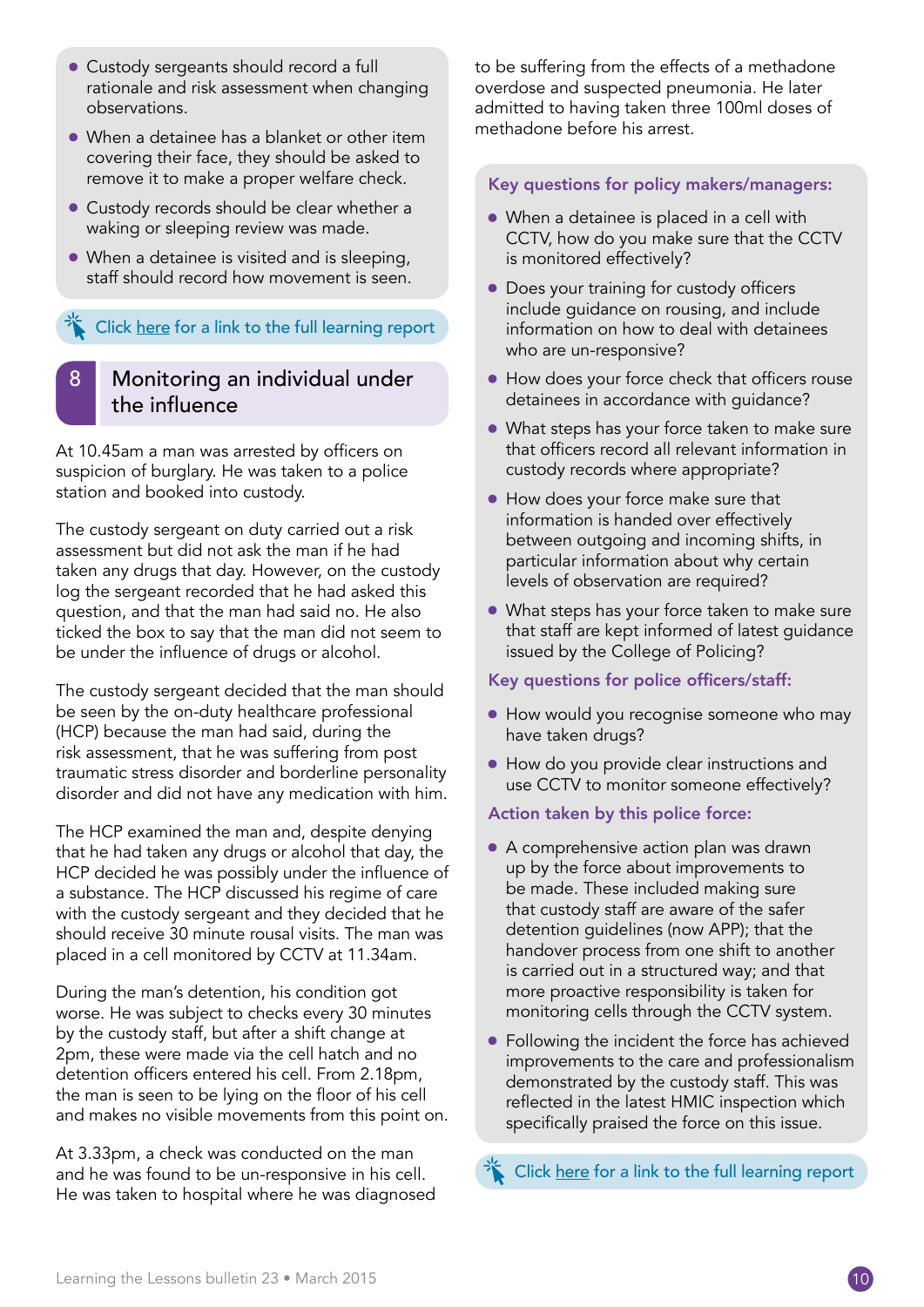## After custody

## Transfer of a man from police custody

A man was arrested and taken into custody following an argument with his mother.

He was assessed as low risk for self harm. However, the custody sergeant placed him in an anti-rip suit and on 30 minute visits due to the nature of the offence.

An officer was assigned to deal with the case. He visited the parents of the man and felt that the man was in need of help with his alcohol abuse and mood changes. The officer thought that the court was able to order the man to attend an intervention process, to provide him with the support he needed.

While being interviewed, the man became ill and was taken to hospital where he was treated for alcohol withdrawal symptoms. The following day he discharged himself from hospital, refusing any further treatment and he was returned to custody.

Once back in custody the officer interviewed the man, who admitted the offences and expressed regret. The officer discussed the case with the Crown Prosecution Service (CPS). It was agreed to charge him with common assault, to make sure that he appeared before a court, and that consideration could be given to placing him on a suitable intervention programme, to assist him in overcoming his alcohol and anger problems.

Prior to the man being transported to court by a private contractor, a custody sergeant completed a Prisoner Escort Record (PER) form. He ticked the self harm box on the form and provided extra details on a separately typed sheet, which he stapled to the front cover of the form. The further information stated that the man was suffering from alcohol dependency, depression which was not being treated with medication, and set out the nature of the offence.

The officer felt that, taken together, the information given may provide factors which should be considered in carrying out a risk assessment for self harm.

While the man was at court, the CPS lawyer re-determined the charges and included a charge of making threats to kill, a much more serious charge. The magistrates agreed and remanded the man into custody, awaiting an appearance at Crown Court.

The man was transported to prison, where he took his own life the following day.

#### Key questions for policy makers/managers:

- How do you advise officers to record additional information about a detainee's vulnerabilities on the PER if more space is required?
- How does an escort private contractor transporting those to court consider the information on the PER form to manage risk?
- What steps does your force take to make sure that PER forms are completed correctly?
- How do you make sure that staff working in custody are kept informed of any changes to guidance and complete any appropriate training?

#### Key questions for police officers/staff:

• If you had extra information that you could not fit on the PER form, how would you pass this to other agencies?

#### Action taken nationally:

• The national offender management service which owns the PER form, is looking at the use and design throughout custody. They are also considering the possibility of making the PER form an electronic document.

#### Action taken by this police force:

- The force has introduced an envelope to house the PER form and all associated documents.
- The force has introduced two processes of dip sampling to monitor the consistency of PER forms. Firstly, the respective custody inspectors dip sample the PER form submissions for relevance and quality, and secondly, they are checked by the professional standards department.
- The force has delivered refresher training to staff which has included learning from this case and other similar cases.

[Click here for a link to the full learning report](http://www.ipcc.gov.uk/Documents/learning-the-lessons/23/Bulletin_23_Case9.pdf)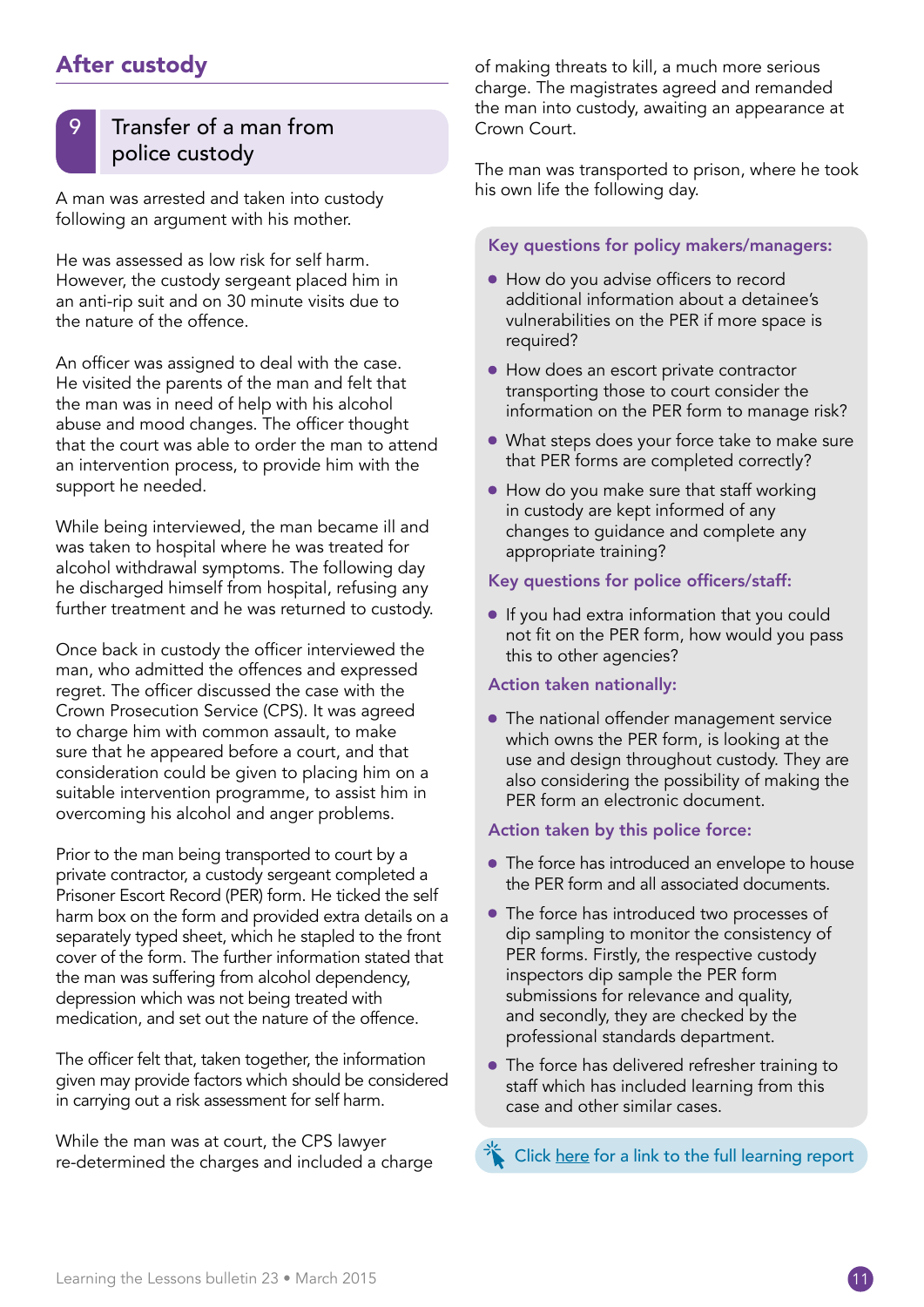## Investigating a death following contact

A 17 year old was arrested on suspicion of driving a motor vehicle with excess alcohol.

On arrival at the custody suite he was taken to the intoxilyser room so a reading of his alcohol level could be taken. He was briefly seated in the room before the CCTV cameras were turned on. He was found to be over the prescribed limit.

The investigation found that during the risk assessment process he was asked questions which were found to be closed. This may have resulted in a negative and limited response to the questions.

The risk assessment process led to the custody sergeant noting there were no concerns in respect of self-harm, no injuries or medical conditions, no drugs, that the man had drunk eight bottles of lager, and no doctor was required. As a result the custody sergeant decided he should be observed every 30 minutes on level 1 observations.

The 17 year old was provided with his rights and entitlements and asked if he wanted anyone to be told about his whereabouts. He said "not really, there's nothing they can do".

He was kept in custody, and was visited throughout the night where he was recorded as sleeping or resting. There was no change to his health or wellbeing during his time in custody, which was reported to the custody officer. During the investigation it was found that two visits during his detention fell outside the 30 minute time period.

He spent less than eight hours in police custody and at 8.20am he was charged and released on bail to appear at the Magistrates Court four days later.

Two days after his arrest his father told the police that his son had taken his own life. Letters that were left for family and friends had no reference to his time or treatment in custody.

The force referred the matter to the IPCC which decided that the circumstances of the police contact would be suitable for a local investigation by the force. Following concerns raised by his father, the force re-referred this matter to the IPCC. These concerns were around relevant CCTV footage not being secured in a timely manner; conflicting information provided around the availability of CCTV footage; and conflicting information about the provision of items such as transcripts to the family.

The IPCC decided to conduct an independent investigation into the police contact with the 17 year old to consider these matters.

#### Key questions for policy makers/managers:

- Do you carry out regular checks to make sure that the time on all CCTV cameras is accurate?
- Are all your CCTV cameras linked to a main recording system?
- Do you make sure there is early contact with complainants and interested persons and a culture of openness in local investigations?

#### Key questions for police officers/staff:

• What advice do you give to officers on carrying out/scheduling checks to make sure that detainees do not go unchecked while a handover between shifts is taking place?

#### Action taken by this police force:

- Regular checks to establish accuracy of the time of the CCTV cameras in the custody suite are carried out weekly by the custody inspector responsible for that suite. A record of this check is made and is checked weekly by the chief inspector.
- A circulation telling officers from the professional standards branch to check the accuracy of seized CCTV to decide any potential time differences was circulated to all staff.
- A reminder was sent to all professional standards department staff to remind them about the importance of early contact with interested persons to the investigation to help identify any issues or concerns which may impact on the CCTV retrieval policy.
- The force is exploring the costs of linking the CCTV in the intoxilyser room to the main recording system throughout their custody suites.
- All custody staff were made aware of the existing custody operating procedures and best practice involving the activation of intoxilyser recording equipment before the detainee entering the room. The role of a custody inspectorate managed by an inspector was created. The role was created to drive up standards and monitor working practices to make sure the branch is doing its utmost to promote detainee safety.